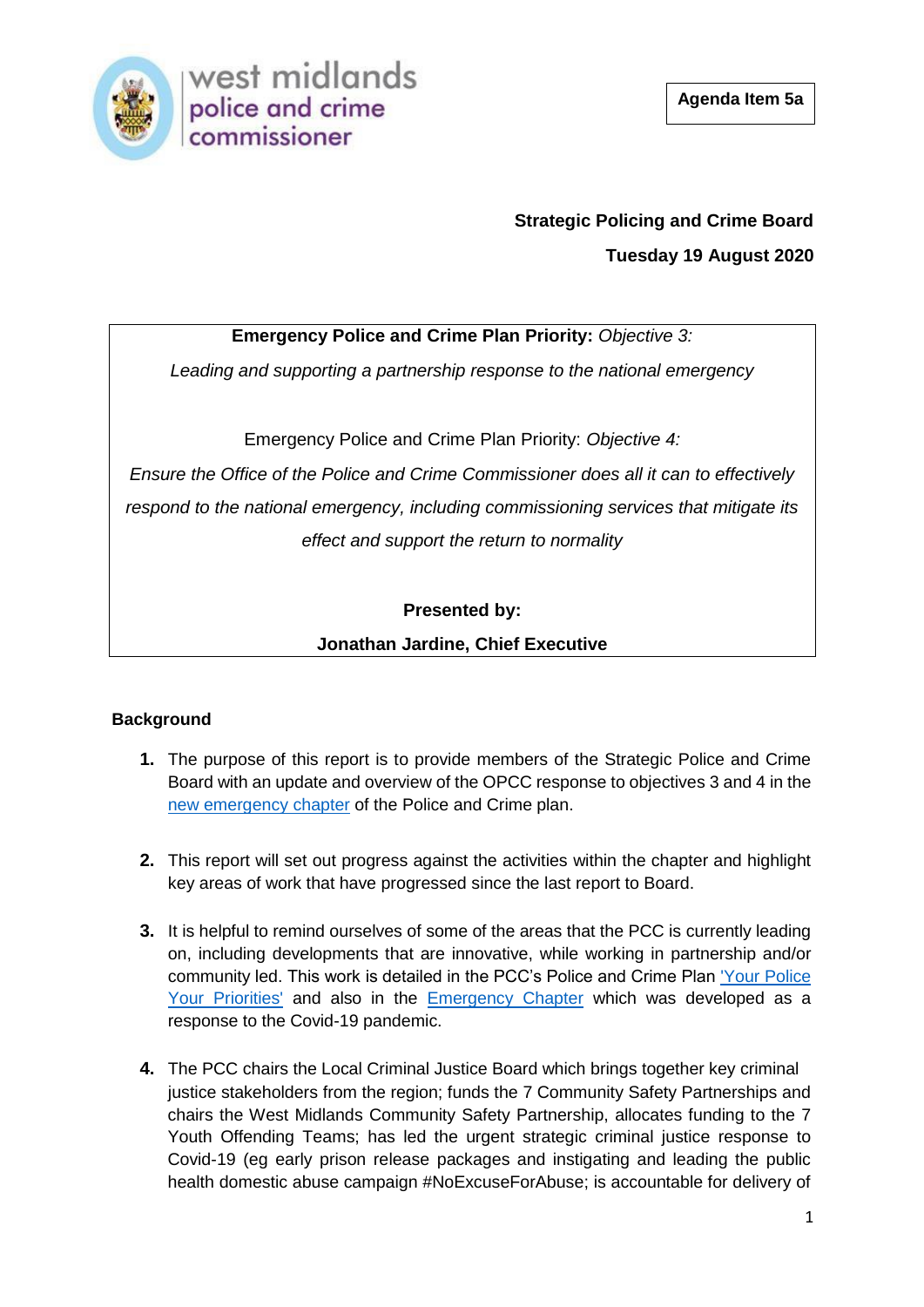support services for victims of crime, the Violence Reduction Unit and its funding which traverses early intervention at infancy all the way up to adulthood and parent support, and is represented on various strategic boards around reforms to youth justice, early help and children's services. One of the PCC's flagship policies is the PCC's 8 point approach for a harm reduction drug policy – vital to reducing cost, reducing crime and reducing harm from drugs.

**5.** Intervention and prevention has remained a priority for the PCC throughout his term of office, including the development and implementation of the Commission on Gangs and Violence (a nationally leading programme of community engagement, research, and project delivery aimed at prevention, education, highlighting disproportionality and reducing reoffending), the delivery of domestic abuse perpetrator programmes, the delivery of urgent response government funds around early intervention for youth crime, the delivery of the Violence Reduction Unit (including projects around tackling domestic violence, leveraging peer support in schools, providing routes of escape to those in hospital with violently inflicted wounds, kick starting new place-based hubs bringing together partners to tackle the social drivers of crime, and other projects aimed at supporting young people in challenging life circumstances away from crime) and supporting partners in these efforts such as grant bid support for organisations applying for funding from the Youth Endowment Fund, some of which have successfully accessed large amounts.

## **Key Highlights**

## **Recovery from Covid-19: The Importance of Policing and Crime when Supporting the West Midlands Economic Recovery from COVID-19**

- **6.** On the 2 July, the PCC launched his [Recovery from Covid-19 report](https://www.westmidlands-pcc.gov.uk/wp-content/uploads/2020/07/Recovery-from-COVID19-the-importance-of-policing.pdf) which sets out the importance that policing plays in ensuring that the West Midlands economy and criminal justice system recovers effectively from Covid-19. It emphasises the need for a joined up approach across the public, private and third sectors in making sure that potential risks which could threaten the economy recovering and, in turn, increase crime and anti-social behaviour need to be tackled swiftly. These include unemployment, a key determinant of criminality as well as factors such as schools being closed for a long period, the impact on organised crime and county line drugs gangs, crimes against businesses and more. This report supports the ['Future](https://www.westmidlands-pcc.gov.uk/wp-content/uploads/2020/05/A-Future-Generations-Deal-Avoiding-the-Ticking-Time-Bomb-of-Youth-Unemployment-in-the-West-Midlands.pdf?x83908)  [Generations Deal](https://www.westmidlands-pcc.gov.uk/wp-content/uploads/2020/05/A-Future-Generations-Deal-Avoiding-the-Ticking-Time-Bomb-of-Youth-Unemployment-in-the-West-Midlands.pdf?x83908) which was launched by the PCC in June and called for measures including a subsidy scheme to help young people into work, ways of supporting apprenticeships and investment to upskill young people so they can be at the very heart of the economic recovery after COVID-19.
- **7.** The economic consequences of Covid-19 will be significant and can be felt already. The last few months have seen an unparalleled shutting down of large parts of the economy. It was announced on the 12 August that the UK has entered an 'unprecedented recession', the deepest we have seen in hundreds of years. UK Job Centre claimants have risen by 126% already since the start of lock down. Projections suggest these figures are only going to rise further. The West Midlands is expected to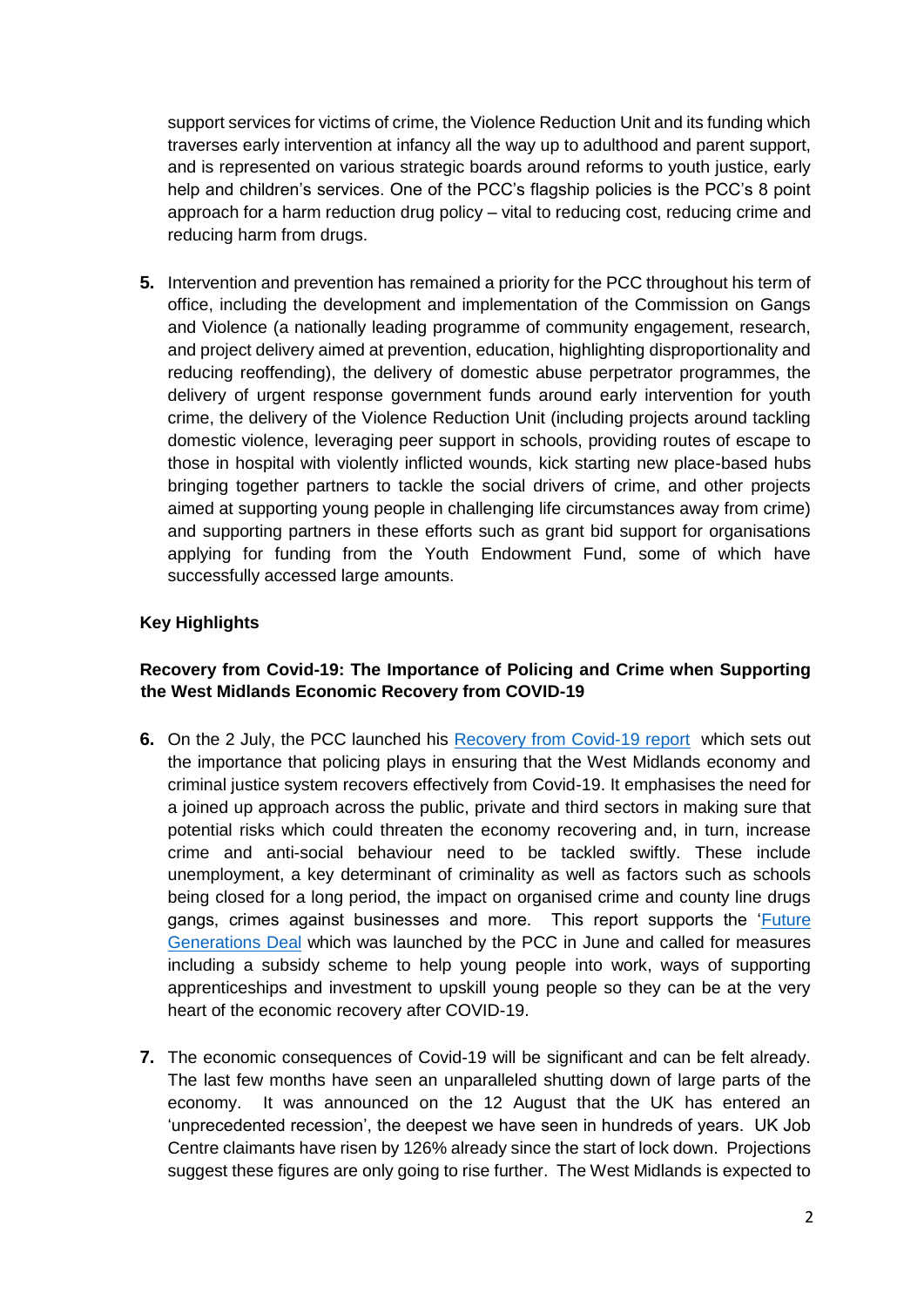severely feel the effects of this crisis. Consultancy firm KPMG predict that the economic impact of the coronavirus pandemic will hit the West Midlands harder than any other region. They have said that an analysis of the likely impact this year on the UK's regions, showed that the closure of car plants and mothballing of hundreds of factories connected to the automotive sector, meant the region's economy would shrink by 10.1%.

- **8.** The West Midlands is already home to some of the UK's poorest communities. Three of its seven local authorities - Birmingham, Sandwell and Wolverhampton - are in the top 20 most deprived in the country. Many people within these communities work in low paid and insecure jobs. The economic downturn we are now seeing has meant many of these jobs are disappearing first, with the West Midlands disproportionately affected and at risk of mass unemployment. As McKinsey found in their recent report *'People and places with the lowest incomes are the most vulnerable to job loss. Nearly 50% of all the jobs at risk are in occupations earning less than £10 per hour'.* The forecasted economic effect of Covid-19 is very likely to hit these already disadvantaged communities extremely hard. We will only start to see the true effects of this as the furlough scheme is tapered down
- **9.** The report highlights how the OPCC anticipates the links between economic activity and crime will play out over the next few month. We have articulated what the OPCC is doing to support the West Midlands with the issues highlighted and how we are working to support the region through the economic recovery in this crisis. Coupled with this, we have also explained what partners can do to mitigate the potential harms to come from these factors. We face a challenging period ahead of us as a region, but through a pre-emptive and coordinated response we can work to support each other through this next stage of the crisis.

#### **Disproportionality Work Programme - Fairness and Belonging**

- **10.** The Police and Crime Commissioner and Chief Constable have jointly launched 'Making West Midlands Police a Fairer Force' - a programme of work to ensure that West Midlands Police is as inclusive, diverse and as fair an organisation as possible.
- **11.** The PCC has also made a commitment to ensure that 1,000 new BAME police officers are recruited over the next three years to accelerate plans to make the force look more like the communities it serves.
- **12.** The OPCC and West Midlands Police have set out a plan of work to increase the confidence of all the communities of the West Midlands. This work will examine how we can improve the fairness of recruitment, retention and promotion, as well as ensuring that police powers are used fairly towards everyone in the West Midlands, as part of a wider review of practices.
- **13.** Part of the work includes learning from what has gone before by checking if we have done what Scarman, MacPherson and Lammy told us needed doing. We are going to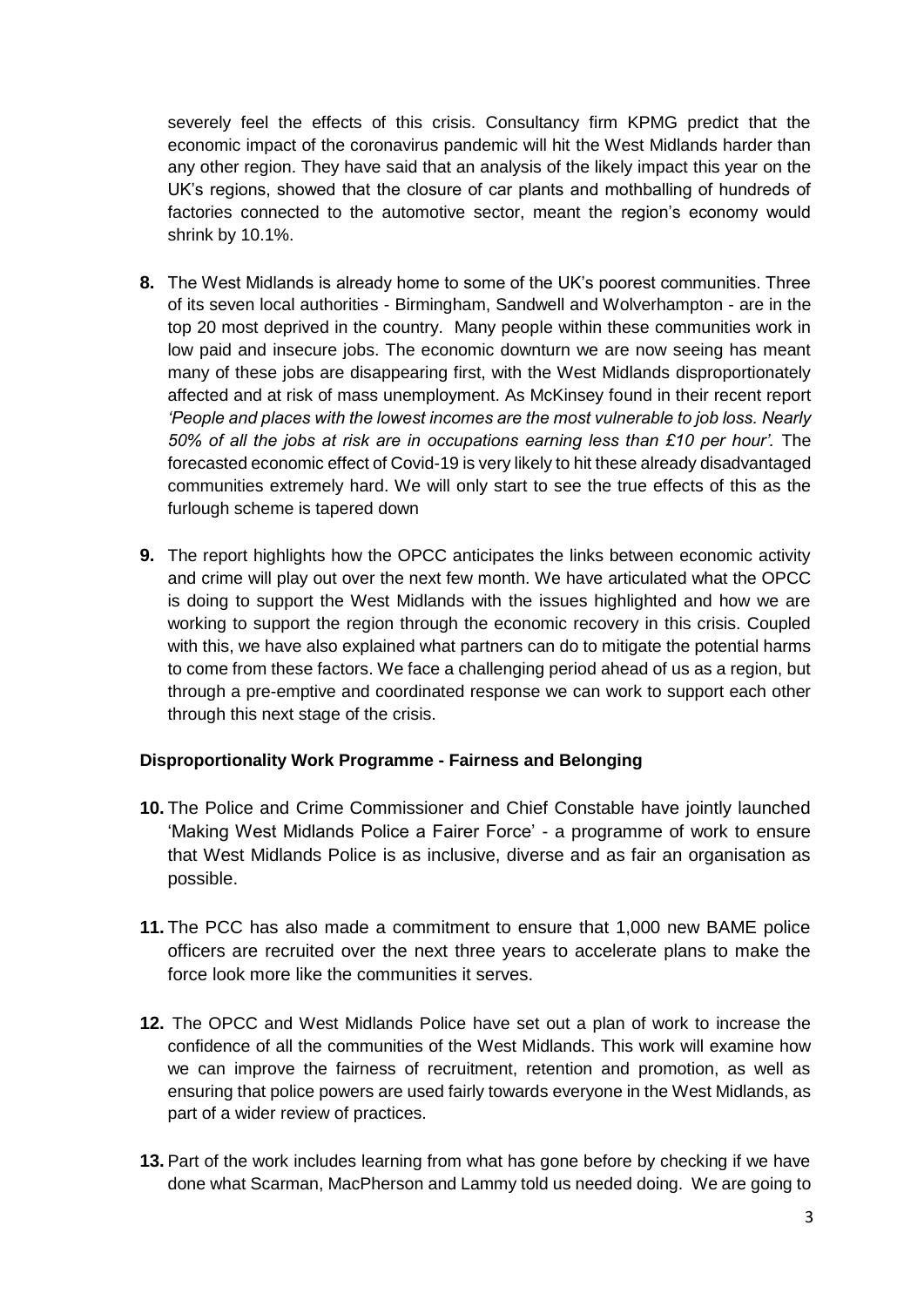address the issues that undermine public confidence in the police and the criminal justice system and look at whether and how the police build networks across all communities. We will ensure that our officers have the cultural competence to police diverse populations and challenge racism and that the training gives officers these skills, it will be informed by the lived experience of those who have seen policing at its best and worst. We will also be including the community in our senior appointments processes and looking at our complaints and misconduct processes. We will also be engaging with the public as part of this work to ensure that they take part and can have their say.

**14.** There are a number of key strands within the work programme and they are:

- Learning from our people and our history
- Recruitment and fair representation
- Training and cultural competence
- Promotion, progression and retention
- Treating our people fairly; management, leadership, complaints and misconduct
- Equitable service delivery
- Exercise of police powers
- Fairness and the criminal justice system
- Data, analysis and the understanding that drives action
- Engagement to ensure we listen, learn and act
- Engagement with local, regional and national partners.
- **15.** It is important to recognise that we will be working with partners to look at some of these areas, and we will be reporting back to the Board on progress on a quarterly basis.

#### **Enterprise for Employment Scheme**

- **16.** As part of the ongoing work of the Commission on Gangs and Violence, the PCC has commissioned a new programme that will help break the cycle of crime by helping people set up their own business or find a job. The report, *Uniting to Improve Safety,* was launched in December 2017 and includes 24 recommendations which were a community response to serious violence and are aimed at preventing violence and reducing harm. [The full report can be found here.](https://www.westmidlands-pcc.gov.uk/wp-content/uploads/2019/04/Gangs-and-Violence-Commission-Full-Report.pdf?x56534)
- **17.** This programme will provide a personalised, effective mentoring service for individuals associated with criminality, to equip them with the necessary skills and knowledge to be employable and/or an entrepreneur.
- **18.** The £200,000 programme is for a 2 year period and will see grants offered to get new businesses off the ground. People will be referred to the scheme by the police, probation service and other partners.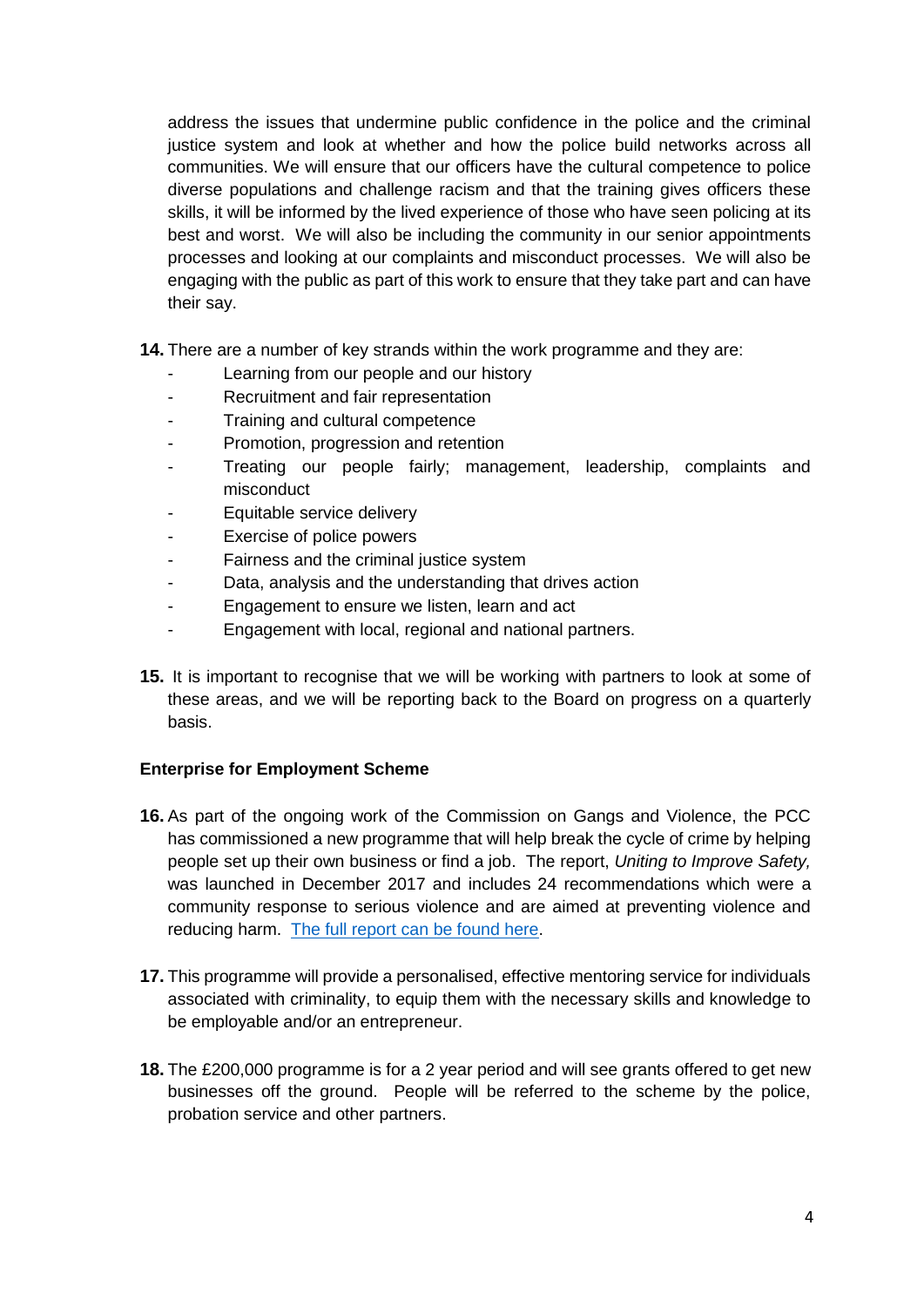- **19.** The project is being evaluated by Birmingham City University who will be looking at how effective the programme is in keeping offenders out of prison. There are two key outcomes which we are looking to assess:
	- Do service users who gain support through this programme have a reduced likelihood in engaging in further or future criminality and
	- Does the service have an impact on employability or entrepreneurship outcomes for service users who gain support through the service?
- **20.** The report states that if we want to break the cycle of crime we need to ensure that we give people the opportunities they need to thrive and contribute to society and we will be able to test this theory while also helping former offenders build new businesses to support themselves and the economy.
- **21.** Regular updates on progress will be given the Board.

#### **Intervention and Prevention - Diversion Hub**

- **22.** As can be seen from the drug strategy mentioned in the early paragraphs, the PCC has already engaged heavily in identifying and supporting opportunities to tackle the underlying causes of crime, to prevent reoffending and keep communities safe. The PCC has also supported the development of two Family Drug and Alcohol Courts in the region and funded a domestic violence worker in both to work alongside the multiagency team. This is a problem solving approach which uses judicial monitoring and a multi-agency approach to tackle the root causes. A problem solving approach is proven to reduce cost to the taxpayer in the long term by reducing reoffending and improve outcomes for victims. Some of our existing out of court disposals and community resolutions can reduce reoffending by up to 70%, based on data from West Midlands Police. The PCC now wants to take this work into a new stage; elevating this best practice in a
- **23.** The development of a diversion hub, where officers will think 'diversion first' will significantly increase the numbers of out of out of court disposals and learn from the success of the Turning Point trial which is held up nationally as the precursor to the likes of Checkpoint in Durham and other diversion schemes. This would also be a significant opportunity to integrate existing restorative justice practice into other community-based responses to crime. The PCC recognises that restorative elements to our crime response are vital for public confidence and satisfaction in terms of perceiving the system as fair. It also provides one of the ingredients to meaningful long-term rehabilitation. Having additional government support to enable the PCC to deliver on his statutory restorative justice duties, in a way that better assimilates it with other necessary support interventions, would help form an even more holistic and effective community response.
- **24.** Importantly, a diversion hub would achieve some other vital developments including: more integrated support services recognising that tackling reoffending or criminal behaviour often involves working on more than one social issue; providing greater public and professional visibility around WMP and its partner's diversion services to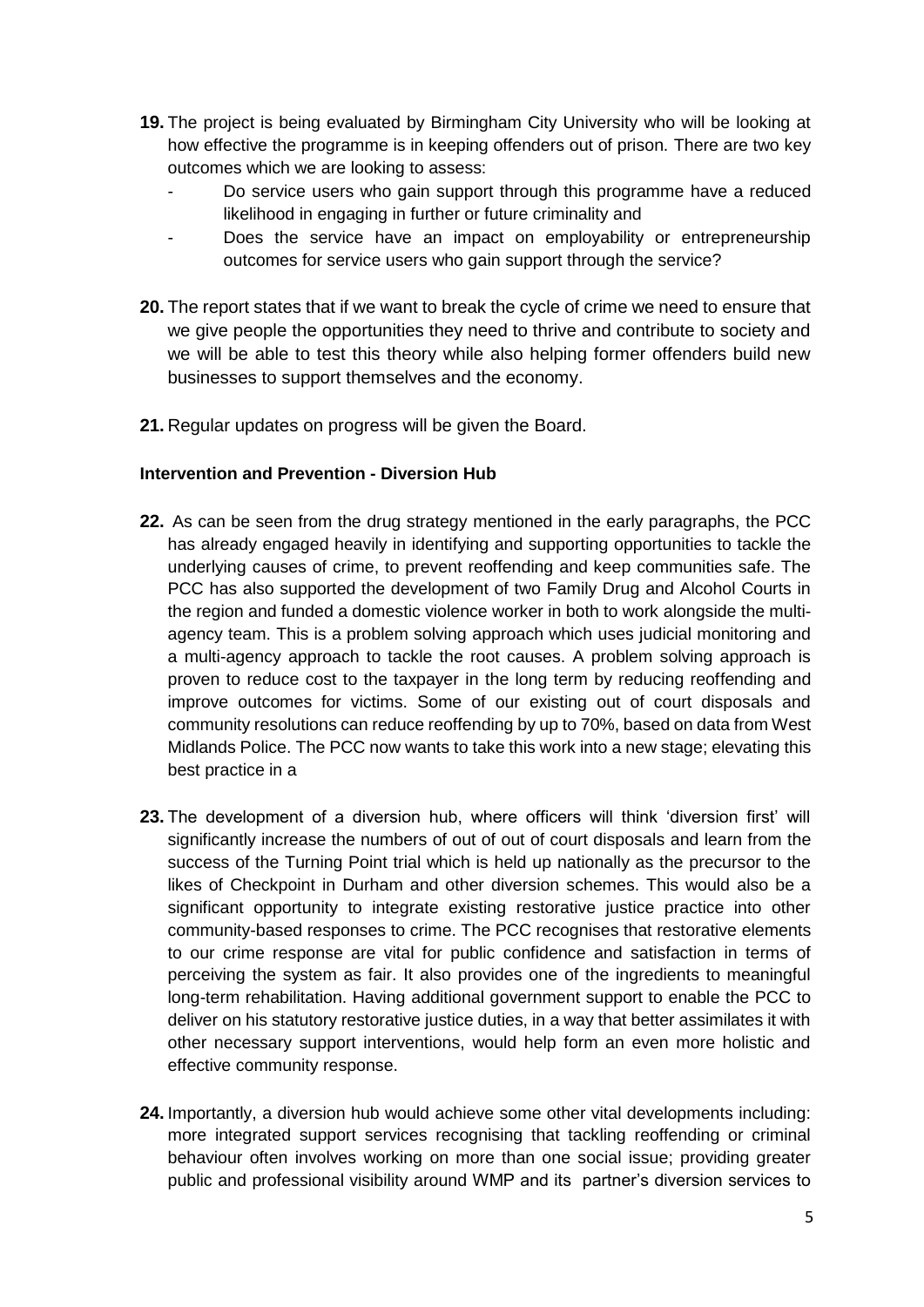help create a hub of expertise and opportunities for new collaboration; provide a hub of evidence and evaluation activities which will help substantiate the case for ongoing investments in interventions and crime reduction developments; and a hub of diversion activity to connect to the problem solving court proposal, ensuring that ideal solutions are actually being implemented in the communities.

**25.** The ambitious work is also supported by key partners such as the Centre for Justice Innovation and Revolving Doors who have offered resource and expert guidance in the development of some of this work.

### **Work with Victims of Crime**

**26.** The funds from the MoJ Extraordinary Covid Fund have been received by providers which has enabled them to pay for necessary PPE, IT infrastructures and screens so that effective remobilisation can take place. The Domestic Abuse Consortium and other members of the Victims Commission were disappointed that the Ministry of Justice had focused recovery completely on the here and now and felt it was shortsighted. There was no ability to plan for the anticipated rise in numbers of victims post Covid-19 lockdown, and unspent money had to be sent back to the MoJ. The victim's team and the DA Consortium are looking to take this up with the MoJ.

| Organisation                                                                          | <b>Thematic</b><br>area | <b>Amount</b> | <b>Extraordinary funding</b><br>category (sexual<br>Violence, DA<br>commissioned, DA non-<br>commissioned) |
|---------------------------------------------------------------------------------------|-------------------------|---------------|------------------------------------------------------------------------------------------------------------|
| <b>Black Country</b><br>1.<br>Women's Aid<br>(BCWA) Sexual<br><b>Violence Service</b> | Sexual<br>Violence      | £80,528.42    | Sexual Violence                                                                                            |
| 2.<br>The Rape and<br>Sexual Violence<br>Project (RSVP)                               | Sexual<br>Violence      | £130,005.67   | Sexual Violence                                                                                            |
| 3.<br>Coventry Rape and<br>Sexual Abuse<br>Centre (CRASAC)                            | Sexual<br>Violence      | £35,577.10    | Sexual Violence                                                                                            |
| 4.<br><b>Black Country</b><br>Women's Aid<br>(BCWA) Domestic<br><b>Abuse Service</b>  | Domestic<br>Abuse       | £114,818.97   | DA PCC commissioned                                                                                        |
| 5.<br>Birmingham &<br>Solihull Women's<br>Aid (BSWA)                                  | Domestic<br>Abuse       | £126,003.77   | DA PCC commissioned                                                                                        |
| 6.<br>Coventry Haven                                                                  | Domestic<br>Abuse       | £43,216.00    | DA PCC commissioned                                                                                        |

**27.** The breakdown of the allocations regarding spend during the Covid period of March 23-October is set out below: